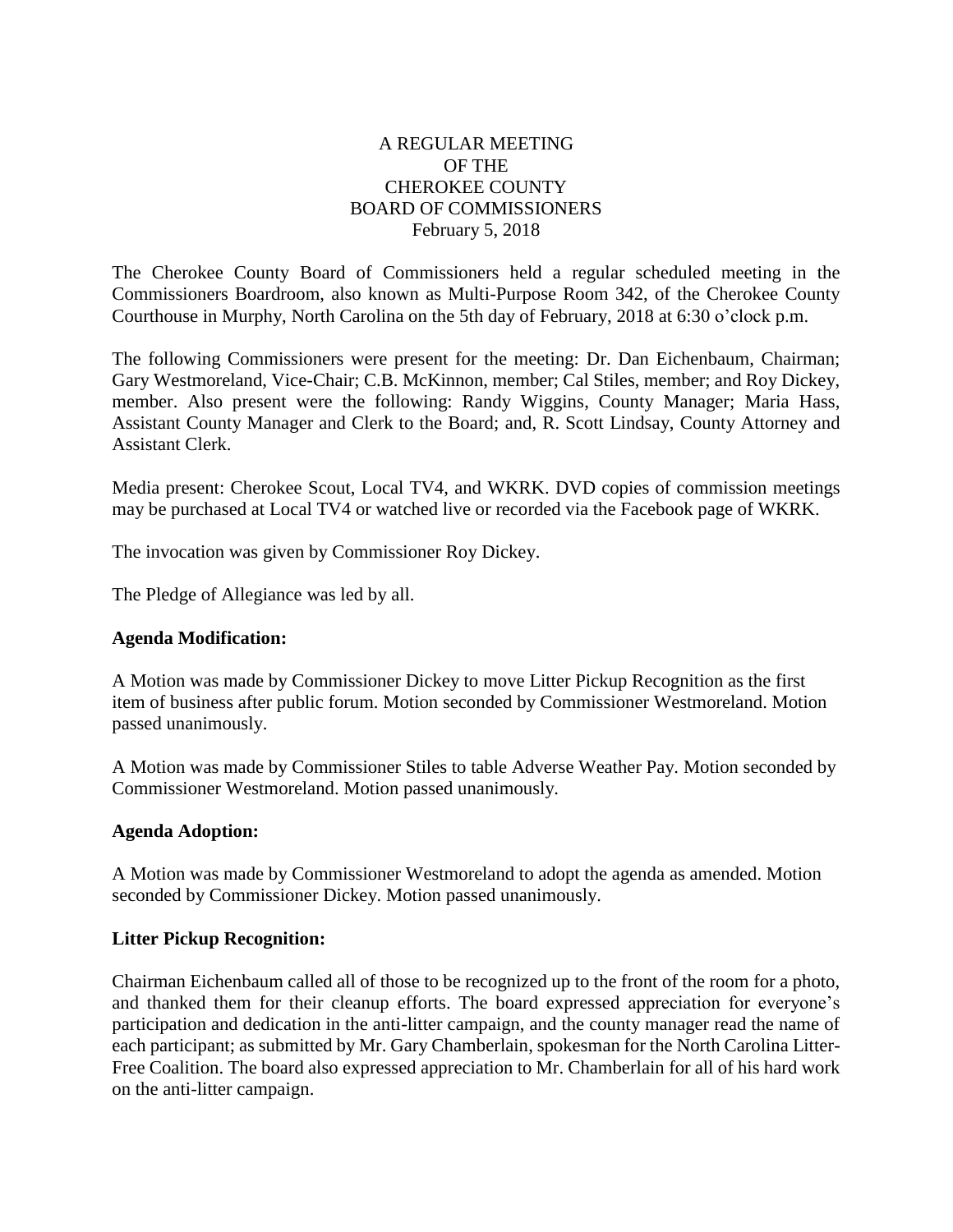### **Public Forum:**

Mr. Paul Wilson talked about litter pickup and his America the Beautiful school group, and thanked the board for their contribution to the anti-litter campaign flyers.

Mr. Gary Chamberlain came before the board to talk about the anti-litter campaign and to brag on students for their dedication and participation. He also presented a "thank you" poster to the board, which was created by Murphy Middle School students.

Mr. John Worden, a teacher, came before the board to thank Mr. Gary Chamberlain on the success of the anti-litter campaign, and to brag on the students. Mr. Worden also thanked board members for sponsoring the flyers.

Mr. Richard Parker came before the board to talk about the airport and to thank board members for allowing his name and plaque to be placed on the terminal building.

#### **Minutes:**

A Motion was made by Commissioner Stiles to approve the minutes of December 18, 2017. Motion seconded by Commissioner McKinnon. Motion passed unanimously.

A Motion was made by Commissioner McKinnon to approve the minutes of January 2, 2018. Motion seconded by Commissioner Dickey. Motion passed unanimously.

A Motion was made by Commissioner Westmoreland to approve the minutes of January 18, 2018. Motion seconded by Commissioner Stiles. Motion passed unanimously.

#### **Finance and Budget:**

- A Motion was made by Commissioner Stiles to approve a budget revision for the airport tower settlement from the Leith/Chandler case. Motion seconded by Commissioner Westmoreland. Motion passed unanimously.
- A Motion was made by Commissioner Westmoreland to approve a budget revision to move the Veterans Administration part-time position to a full-time position. Motion seconded by Commissioner Dickey. Motion passed unanimously.
- A Motion was made by Commissioner Westmoreland to approve a budget revision for use of Article 46 tax dollars for the purchase of district-wide Chromebooks for Cherokee County 2nd through 5th grade students. Motion seconded by Commissioner Stiles. Motion passed unanimously.
- A Motion was made by Commissioner Dickey to approve a budget revision for use of sales tax to repair a boiler at Hiwassee Dam School. Motion seconded by Commissioner Westmoreland. Motion passed unanimously.
- A Motion was made by Commissioner Westmoreland to approve a budget revision for use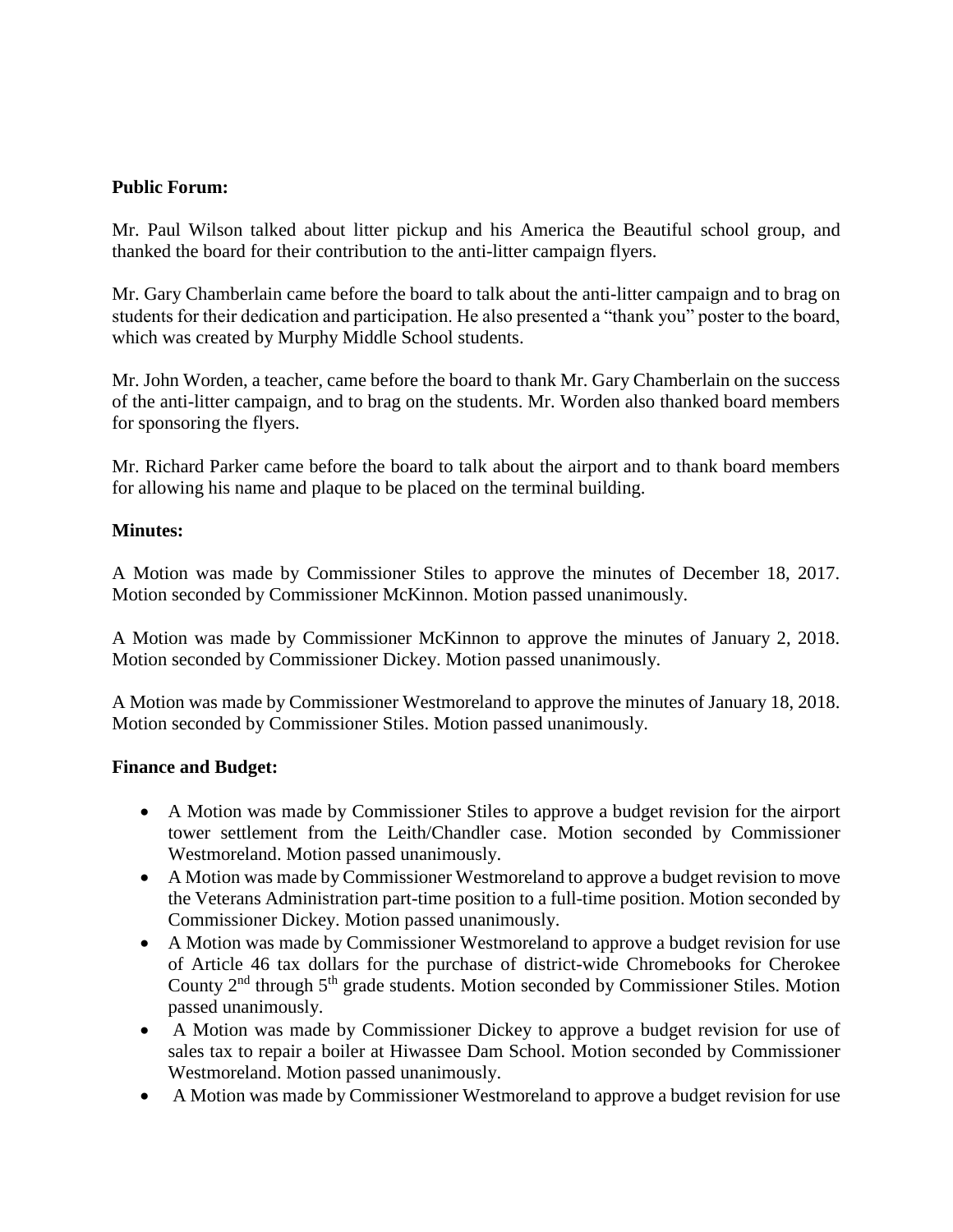of contingency to replace a blown engine in the Medic 4 ambulance. Motion seconded by Commissioner Dickey. Motion passed unanimously.

- A Motion was made by Commissioner Westmoreland to approve the health department fee schedule for Fetal Non-Stress Test and Uterine Ultrasound. Motion seconded by Commissioner Dickey. Motion passed unanimously.
- A Motion was made by Commissioner McKinnon to approve a budget revision to cover the Hiwassee Valley Pool and Wellness Center deficit. Motion seconded by Commissioner Westmoreland. Voting in favor of the Motion was Commissioners McKinnon, Westmoreland, Dickey and Eichenbaum. Voting against the Motion was Commissioner Stiles, who stated that he opposed this payment because he also opposed the lease of the facility to Hiwassee Valley Pool and Wellness Center, LLC. Motion passed. Additional information: The HVPWC cash balance was \$14,746.14, and the deferred revenue amount owed to HVPWC, LLC, per the recently approved lease agreement, was \$52,111.59, leaving a deficit of \$37,365.45. The Hiwassee Valley Recreation Foundation, which had been covering the past deficits, decided not cover the current deficit; leaving the county to cover the deficit from the general fund.

Budget revisions are available for public inspection, in the office of the Finance Director.

### **New Business:**

- A Motion was made by Commissioner Westmoreland to approve the tax releases. Motion seconded by Commissioner Dickey. Motion passed unanimously.
- A Motion was made by Commissioner McKinnon to approve the tax refund report. Motion seconded by Commissioner Stiles. Motion passed unanimously.
- A Motion was made by Commissioner Stiles to approve the NCVTS report. Motion seconded by Commissioner Dickey. Motion passed unanimously.
- Shelly Foreman of Vaya Health came before the board to give an update, pertaining to Medicaid reform.
- A Motion was made by Commissioner Westmoreland to give detention officers a \$1 an hour raise. Motion seconded by Commissioner Dickey. Motion passed unanimously.
- A Motion was made by Commissioner McKinnon to table the update on the Peachtree Manor Project. Motion seconded by Commissioner Stiles. Motion passed unanimously.

#### **Commissioner Items:**

Commissioner Westmoreland commented that the county would be getting a traffic light at the Dickey property for the future EMS Station. He thanked the board for working on getting the traffic light.

Commissioner McKinnon asked about the status of the self-serve fuel pump installation at the airport. The county manager told him that it should be completed soon.

Commissioner Westmoreland asked about the status of the camera system being placed at the Caney Creek convenience site. The county manager said that it was to be completed today, and that once it was operational that the site would be open 24/7.